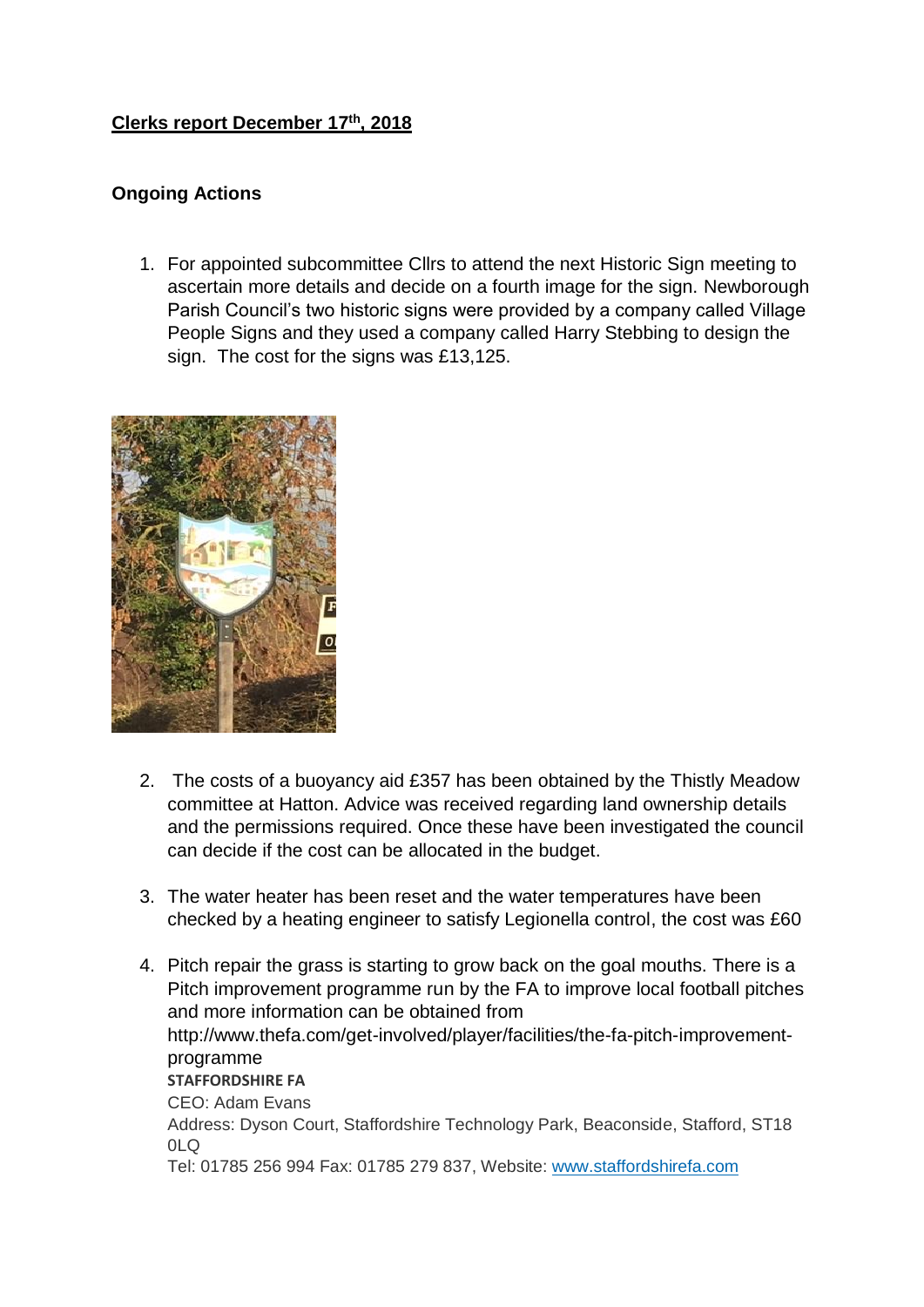Email: [info@staffordshirefa.com](mailto:info@staffordshirefa.com) This information has been passed to the football team, The junior team have agreed to keep the parking on the hardstanding are of the ground to avoid the grass being churned up. They have raised concern regarding dog fouling and requested improved signage for fouling and for the pitch. **A decision must be made regarding the charges for the pitch usage this season**. Lesley Evans has agreed to join the working party for this facility. **The clerk recommends meeting with the football team in the new year.** There will be no more matches until the new year.

- 5. The Church has requested that the south path is resurfaced in places where it has worn away. No action taken to date.
- 6. General Data Protection Regulations data audit and awareness session for the councillors, Finalisation of the GDPR policies. **A new Cllr needs to be appointed to this area now Lesley Beighton is now longer a Cllr.**
- 7. Planning permission application for a new noticeboard and a new quote to purchase one.

## **Correspondence**

We are a small family circus looking for a site to stand on for a Week or in 2019.

We would require an area that is approximately half the size of a football pitch.

We have no animals, we seat about 400 people, we would like to bring family entertainment at a low price so that people of all ages can enjoy the circus experience.

After we have left the site it would be left in as clean a condition as it was when we arrived.

I was hoping that you may be able to assist us with this request. If you are able to, please can you advise me on the availability of any sites that you have And the rents you require.

Bearing in mind that we only perform Wednesday to Sunday and that we would require the site from Sunday evening to the following Sunday evening.

If you have no sites available could you please let us have any information where the circus and fairground would usually stand. Thank you. Awaiting your response

I'm currently working in association with the Charity Scope, helping to find new locations for, and to further expand their network of textile recycling banks and I thought I would get in touch with you to explore the opportunity of possibly finding new locations in Tutbury for the public to donate their old clothes, to help support and raise funds for Scope.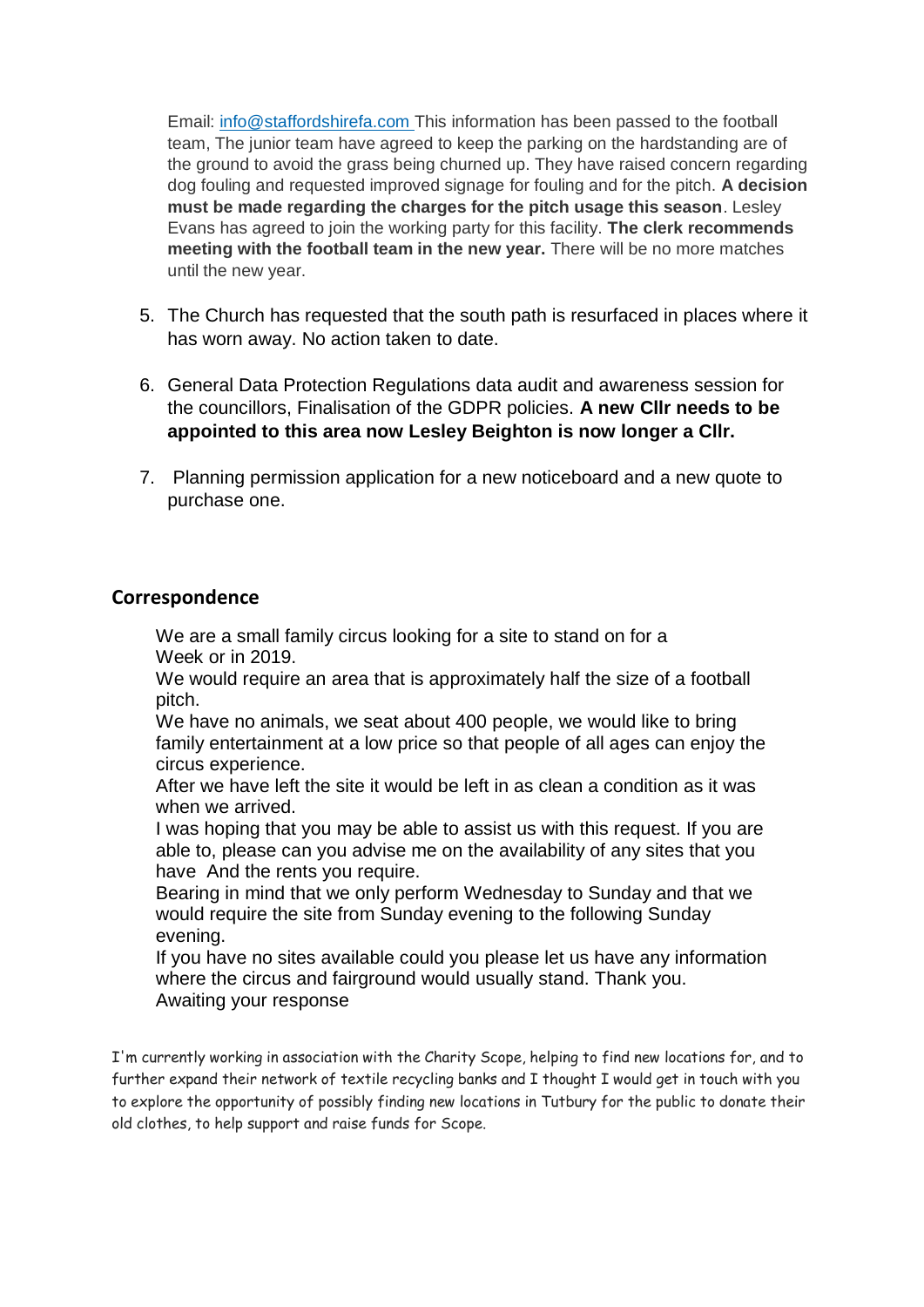The Textile Banks help to raise awareness and to provide a much-needed source of income towards ongoing projects which help to make this country a place where disabled people have the same opportunities as everyone else, whilst also helping to reduce landfill and increase the availability of textile recycling facilities for the local residents.

I wondered if you may have any ideas or suggestions on possible suitable locations in Tutbury? Hoping that you may be able to help??

### **Budget information and proposed Precept Calculations distributed.**

# **PLANNING RECENT APPLICATIONS P/2018/01274**

**Proposal: Installation of replacement windows and doors**

### **Location: 38 B Cornmill Lane, Tutbury, DE13 9HA** Application for a Certificate of Lawfulness for the continu **separate dwelling.**

### **P/2018/01475**

Proposal: **Application for a Certificate of Lawfulness for the continued use as a separate** dwelling.

Location: **Water House, Lodge Hill, Tutbury, Staffordshire, DE13 9HF**

### **Improvements to Belmot Road Verge**

The County Council's contractor has strimmed back the vegetation on the verge side. To keep this easily maintained the area will need to be grass so it can be easily maintained by the County Council when they are cutting the small strip of grass that adjoins this area.

#### **Quote one**

To dig out and seed the area and remove remaining brambles and overgrowth around the trees. Using stop go traffic signs during the clearance. £2900

£25 to weed spray the area in the spring to stop the brambles and the Russian Vine coming back.